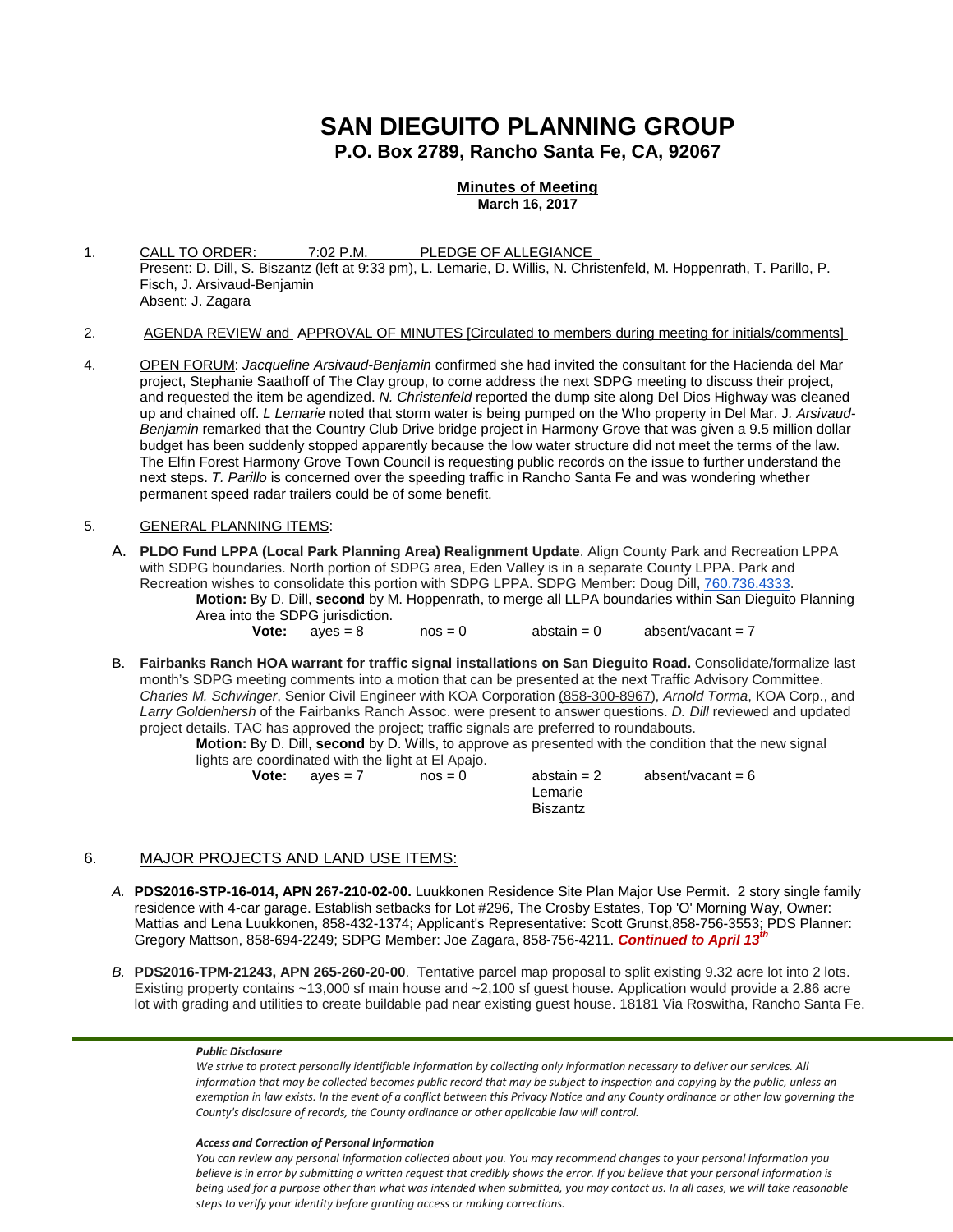Owner: Thomas Powell; Applicant's representative: Matt De Vincenzo, 858-597-2001; PDS Planner: Don Kraft, 858- 694-3856; SDPG member: Tim Parillo, [415-238-6961.](tel:415-238-6961) *Continued to April 13th*

C. **PDS2017-AD-17-001, Best Residence Administrative Permit.** Located at 320 Flores de Oro, RSF, APN 265-422- 11-00. Proposed 1,198 sq. ft. 2-bedroom, 2-bath accessory dwelling unit with a 480 sq. ft. basement and two new parking spaces. Applicant Contact: Drew Hubbell, [619-231-0046;](tel:(619)%20231-0046) County PDS Planner: Michelle Chan, [858-495-](tel:(858)%20495-5428) [5428;](tel:(858)%20495-5428) SDPG member: Laurel Lemarie, [858-756-2835.](tel:(858)%20756-2835)

**Motion:** By L. Lemarie, **second** by D. Dill, to approve as presented.<br>**Vote:** ayes = 9 nos = 0 abstain = 0  $absent/vacant = 6$ 

D. **PDS2017-AD-17-002, Flatley 2nd Dwelling Unit Basement Administrative Permit.** Location: 5456 Vista de Fortuna, RSF, CA; APN 265-110-28-00. Request to construct a below grade 968 sq. ft. basement for mechanical and storage needs directly under a 827 sq. ft. second dwelling unit. Owner: Jay Flatley, [\(858\) 202-4501;](tel:(858)%20202-4501) Applicant Contact: Tim Seaman, [\(619\) 993-8846;](tel:(619)%20993-8846) County Planner: Sean Oberbauer [\(858\) 495-5747;](tel:(858)%20495-5747) SDPG Member: Tim Parillo, [415-](tel:(858)%20756-2835) [238-6961.](tel:(858)%20756-2835) *Tim Seaman* reviewed project details. *L. Lemarie* recused herself because she owns the neighboring property.

**Motion:** By T. Parillo, **second** by N. Christenfeld, to approve as presented.<br>**Vote:** aves = 8 nos = 0 abstain = 0 abs **Vote:**  $aves = 8$  nos  $= 0$  abstain  $= 0$  absent/vacant  $= 7$ 

- *E.* **PDS2017-STP-17-002 Artesian Lot 44 Site Plan D2 Designator.** Location: Artesian Road at Santa Fe Knolls, APN 269-100-44-00. Proposed single story residence with 4-car detached garage with attached guest living quarters, pool and detached pool bath. Owner: Dykmans Family Trust, [\(619\) 977-4096;](tel:(619)%20977-4096) Project Contact: Kim Kindel, [\(760\) 420-](tel:(760)%20420-8485) [8485;](tel:(760)%20420-8485) County Planner: Michelle Chan [\(858\) 495-5428,](tel:(858)%20495-5428) SDPG member: Phil Fisch [\(858\) 592-6758.](tel:(858)%20592-6758) *Continued to April 13th*
- F. **PDS2017-STP-17-004 Clark Residence Site Plan Permit.** Single family residence restricted to a 1/4 acre of development due to a D-2 Designator. Located at Avenida de Pompei and Artesian Road in Santa Fe Valley, APN: 269-100-48 Owner: David Clark, [\(619\) 818-0677;](tel:(619)%20818-0677) Applicant Representative: dk Greene Consulting, [\(760\) 310-9408;](tel:(760)%20310-9408) County Planner: Benjamin Mills [\(858\) 495-5234;](tel:(858)%20495-5234) SDPG Member: Phil Fisch [\(858\) 592-6758.](tel:(858)%20592-6758) Project appeared to conform to D-2 designator restrictions.

**Motion:** By P. Fisch, **second** by D. Dill, to approve as presented, with the condition that there is a dedication of the on-site portion of the San Dieguito River Park Trail.<br> **Vote:**  $a$ yes = 9  $a$  nos = 0  $a$ bstain = 0  $aves = 9$   $nos = 0$   $abstain = 0$  absent/vacant = 6

G. **PDS2016-TM-5081TE, Shaw Subdivision Tentative Map Time Extension** The SDPG approved this extension in January with a stipulation that a second access be considered. The Rancho Santa Fe Fire Protection District decided that the "project attributes and enhancements and/or community benefits substantially mitigate the lack of secondary access for the project." *J. Arsivaud-Benjamin* cautioned about setting a precedent as there were more developments being considered in fire-prone areas. *M. Hoppenrath* reported her experiences during 4 emergency evacuations noting that people tend to drive out extra cars, campers, boats, and recreational vehicles, causing a larger than expected congestion of evacuating vehicles. She felt that the proposed mitigation, additional fire hydrants and wider roads but with no added traffic lanes, would be of no help during an evacuation. She noted that a panicked driver could block the only road out and trap remaining residents.

**Motion:** By P. Fisch, **second** by D. Dill, to accept Fire Marshall letter and their mitigation approach.<br>**Vote:** ayes = 2 nos = 5 abstain = 1 absent/vacant = 7

**Vote:** ayes = 2 nos = 5 abstain = 1 absent/vacant = 7 Parillo Christenfeld<br>Dill Fisch Hoppenrath Lemarie Arsivaud-Benjamin

H. **Hacienda del Mar, City of San Diego Project No. 488318/SCH. No. [2016121081.](tel:(201)%20612-1081)** Located in the City of San Diego at 3975 Via de la Valle. Review and approve SDPG letter to the City of San Diego Development Services Department concerning this project. Project is to be an independent and assisted living facility with memory care units, on the vacant 23.88-acre site next to the polo fields. The project to have 38 percent lot coverage, with the

### *Public Disclosure*

*We strive to protect personally identifiable information by collecting only information necessary to deliver our services. All information that may be collected becomes public record that may be subject to inspection and copying by the public, unless an exemption in law exists. In the event of a conflict between this Privacy Notice and any County ordinance or other law governing the County's disclosure of records, the County ordinance or other applicable law will control.*

### *Access and Correction of Personal Information*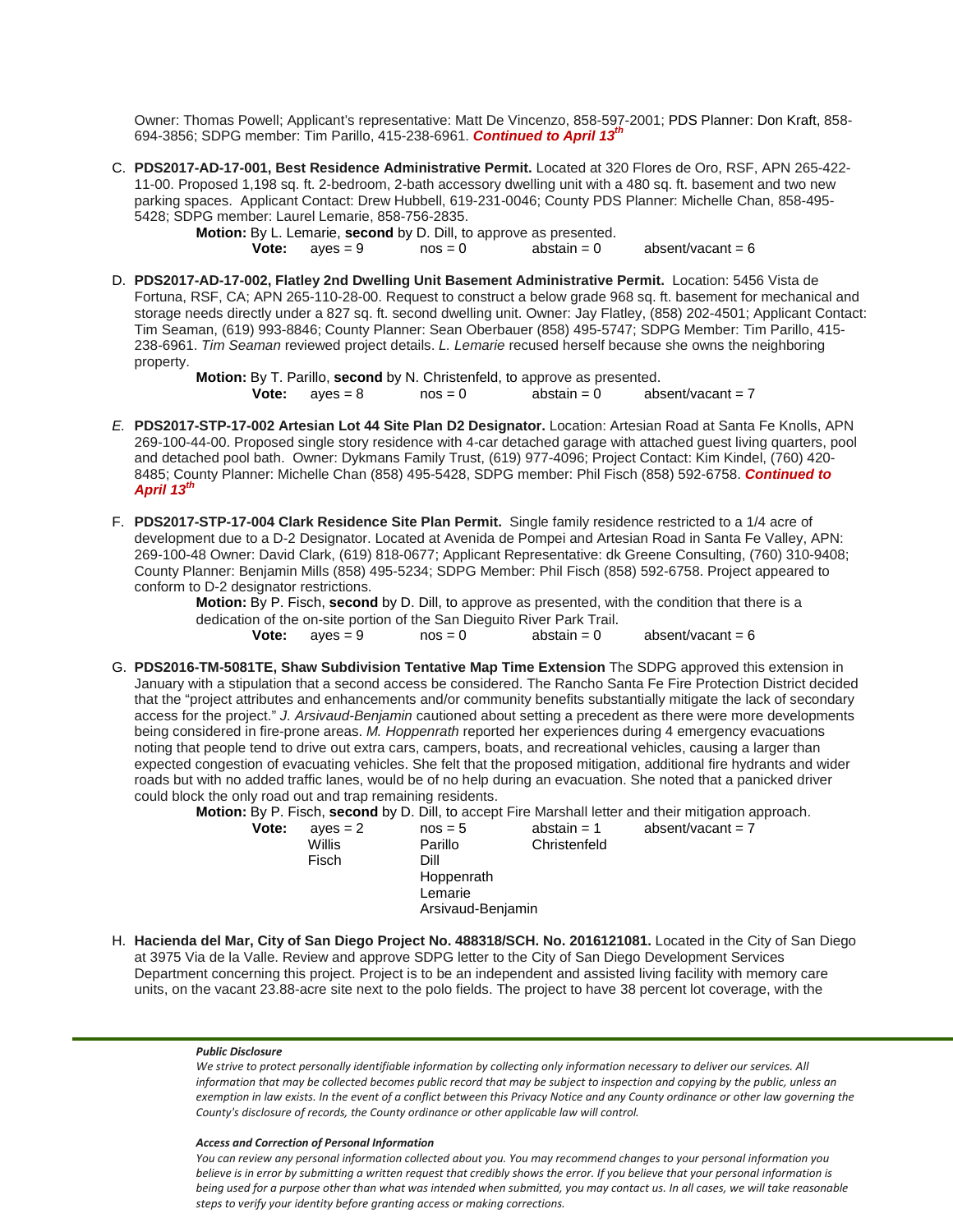development clustered on the eastern side of the property, positioned toward the hill with approximately 150 units in a mixture of one- and two-story buildings. The project will require about 10 to 12 feet of fill to raise the parcel out of the floodplain. Developer: Milan Capital; SDPG Member: Douglas Dill, [760-736-4333.](tel:(760)%20736-4333)

**Motion:** By D. Dill, **second** by N. Christenfeld, to approve letter submitted by SDPG (see appendix). **Vote:**  $a$ yes = 8  $a$  nos = 0  $a$ bstain = 0  $a$ bsent/vacant = 7

- *I.* **PDS2017-STP-17-007 Site Plan Permit for Village Center in Harmony Grove Village.** Proposed 25,500 sq ft, four- building commercial retail center comprises two parcels totaling 2.8 acres with a FAR of 0.2. Access is off Country Living Way and the center is visible from Country Club Drive. A hitching post for horses and 8 handicap parking spaces are included. Owner CalAtlantic Group, Inc (858)-618-4911; applicant New Urban West Inc, (310)- 864-2427[, jasonh@nuwi.com;](mailto:jasonh@nuwi.com) County Planner: Michelle Chan 858-495-5428; SDPG planner, Mid Hoppenrath, 760- 747-1145[; midhop@gmail.com.](mailto:midhop@gmail.com) *Continued to April 13th*
- J. **PDS2017-STP-17-006 Site Plan Permit**. Proposed two story main residence, guest house, barn, and pool. Located at Artesian Road Lot 46 and Avenida De Pompeii, Santa Fe Valley; APN: 269-100-46-00. Owner: Gbbs, Inc., [858-](tel:(858)%20353-8706) [353-8706](tel:(858)%20353-8706); Applicant Contact: Kim Kindel, [760-420-8485](tel:(760)%20420-8485); PDS Planner: Michelle Chan, 858-495-5428; SDPG Member: Philip Fisch, [858-592-6758.](tel:(858)%20592-6758) Project appeared to conform to D2 designator restrictions.

**Motion:** By P. Fisch, **second** by D. Dill, to approve as presented, with the condition that there is a dedication of the on-site portion of the San Dieguito River Park Trail.<br> **Vote:**  $a$ yes = 9  $a$  nos = 0  $a$ bstain = 0 absent/vacant = 6

K. **PDS2017-TM-5270TE Bridges Tentative Map Time Extension.** Bridges Lot #215, 3 lots on 267.2 Acres, NW end of Calle Ponte Bella, Rancho Santa Fe, CA, APNs 264-102-24, 264-102-25, 264-103-10. Owner: Lennar Homes/HCC Investors, LLC, Ken Ayers, [858.759.3600;](tel:(858)%20759-3600) Applicant Representative: Barry Munson, PE, [858.345.1156;](tel:(858)%20345-1156) County Planner: Michelle Chan, [858-495-5428;](tel:(858)%20495-5428) SDPG Member: Jacqueline Arsivaud-Benjamin, [760.855.0444.](tel:(760)%20855-0444) *Ken Ayers* described the project, stating that economic recession had delayed completion of the project. *Camille Perkins*, a long-time neighbor, explained her desire for water easement grants to allow a personal water meter and for a timeline for Baumann road improvements, and concerns about fire-prone vegetation on the nearby golf course property and golf balls dropping onto her property. *Ken Ayers* volunteered to try to help her with the golf course issues, although the course is not part of his project. She was by advised by the group to consult with the water district about getting a meter.

> **Motion:** By J. Arsivaud-Benjamin, **second** by M. Hoppenrath, to approve their map extension with the following conditions: Bumann road improvements should proceed as soon as map is finaled, and on-site storm water management BMPs should be implemented promptly to minimize runoff on neighboring properties.<br> **Vote:**

 $aves = 9$   $nos = 0$   $abstain = 0$   $absent/vacant = 6$ 

L. PDS2017**-TM-5617 Discretionary Permit for Tentative Map**. Los Arbolados in Rancho Santa Fe Condominium Conversion application for a tentative map for the purpose of a condominium conversion of an existing 11 home parcel, APN 266-291-18. Located at 6169-6180E Paseo Arbolado, Rancho Santa Fe, CA 92067, cross: Via de Santa Fe. Applicant: Kurt Clotfelter, [858-525-1149;](tel:(858)%20525-1149) PDS Planner: Robert Hingtgen, [858-694-3712;](tel:(858)%20694-3712) SDPG Member: Laurel Lemarie, [858-756-2835.](tel:(858)%20756-2835)

**Motion:** By L. Lemarie, **second** by N. Christenfeld, to approve as presented.<br> **Vote:** ayes = 9 nos = 0 abstain = 0 absent/vacant = 6 **Vote:**  $ayes = 9$ 

M. PDS2017**-TM-5556TE Santa Fe Hills Tentative Map Time Extension.** 2 lots, 20 Acres, north of Artesian Road and west of Caminito del Ventecito, APN 267-147-01, 267-147-02. Applicant: Hunsaker & Associates, Daniel Rehm, [858-](tel:(858)%20558-1414) [558-1414;](tel:(858)%20558-1414) County Planner: Gregory Mattson at [858-694-2249;](tel:(858)%20694-2249) SDPG Member: Phil Fisch, [858-592-6758.](tel:(858)%20592-6758) *Continued to April 13th*

# 7. ADMINISTRATIVE MATTERS:

- **A.** Community Reports
- **B.** Consideration and comments on circulation mail

### *Public Disclosure*

*We strive to protect personally identifiable information by collecting only information necessary to deliver our services. All information that may be collected becomes public record that may be subject to inspection and copying by the public, unless an exemption in law exists. In the event of a conflict between this Privacy Notice and any County ordinance or other law governing the County's disclosure of records, the County ordinance or other applicable law will control.*

### *Access and Correction of Personal Information*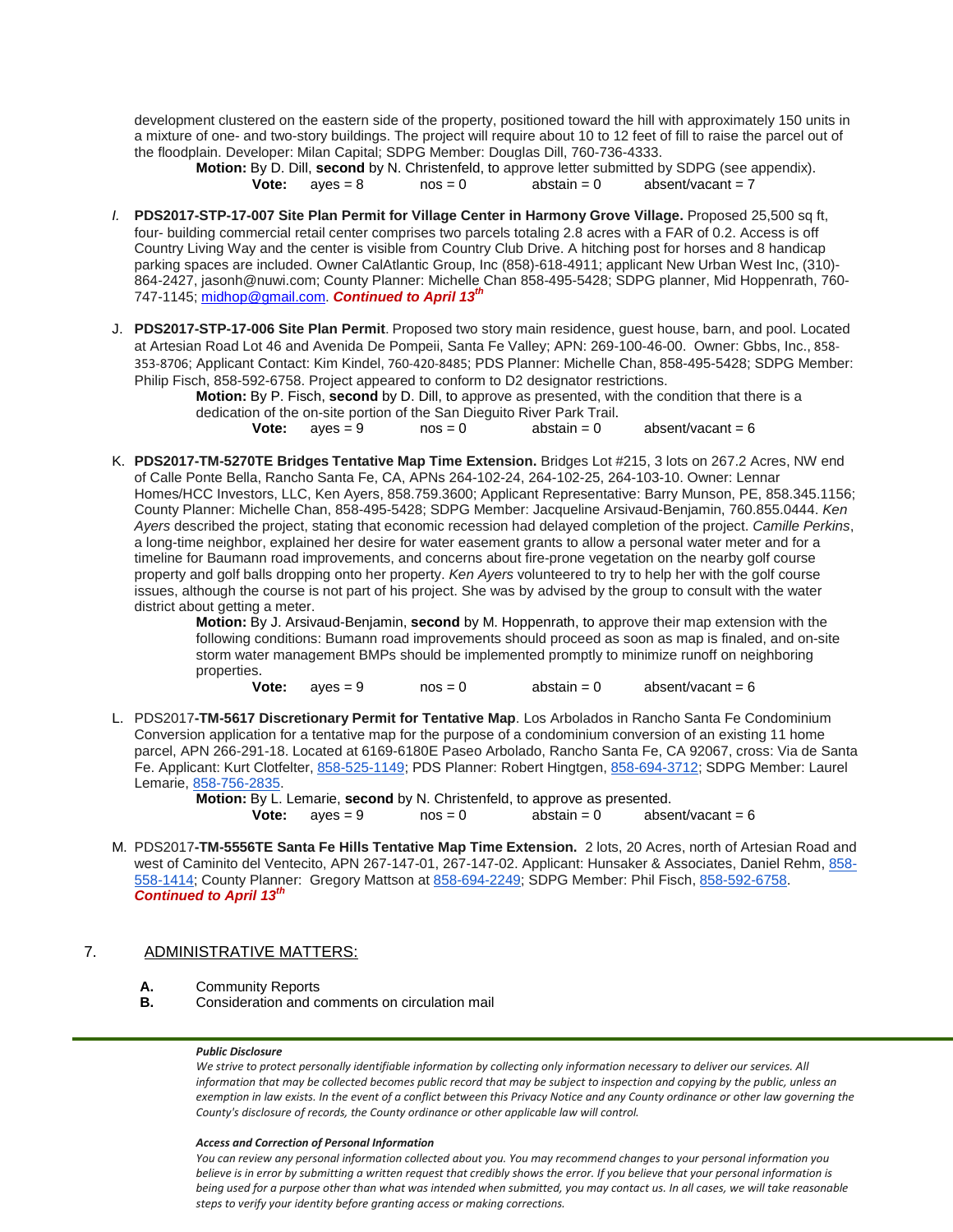**C.** Future agenda items and planning<br>**D.** Prospective & returning Planning G.

Prospective & returning Planning Group Members: **Motion:** By D. Dill, **second** by L. Lemarie, to accept Steve Thomas as a member of the San Dieguito Planning Group to represent the Fairbanks Ranch area of the planning group.<br> **Vote:**  $a$ yes = 8 nos = 0 abstain = 0 abser **Vote:**  $ayes = 8$  nos = 0  $abstain = 0$   $absent/vacant = 7$ 

**E.** Supply orders and reimbursement of expenses

Adjourned 10:30 pm.

| <b>Future Meeting Dates:</b>                | 4/13/17 | 5/11/17                      | 6/8/17           | 7/13/17 | 8/10/17                                                 | 9/14/17 |
|---------------------------------------------|---------|------------------------------|------------------|---------|---------------------------------------------------------|---------|
| Doug Dill, Chair<br>Tim Parillo, Vice-Chair |         | 760-736-4333<br>415-238-6961 | FAX 760-736-4333 |         | e-mail: theddills@att.net<br>e-mail: tparillo@gmail.com |         |
| Mid Hoppenrath, Secretary                   |         | 760-747-1145                 |                  |         | e-mail: midhop@gmail.com                                |         |

### *Public Disclosure*

*We strive to protect personally identifiable information by collecting only information necessary to deliver our services. All information that may be collected becomes public record that may be subject to inspection and copying by the public, unless an exemption in law exists. In the event of a conflict between this Privacy Notice and any County ordinance or other law governing the County's disclosure of records, the County ordinance or other applicable law will control.*

#### *Access and Correction of Personal Information*